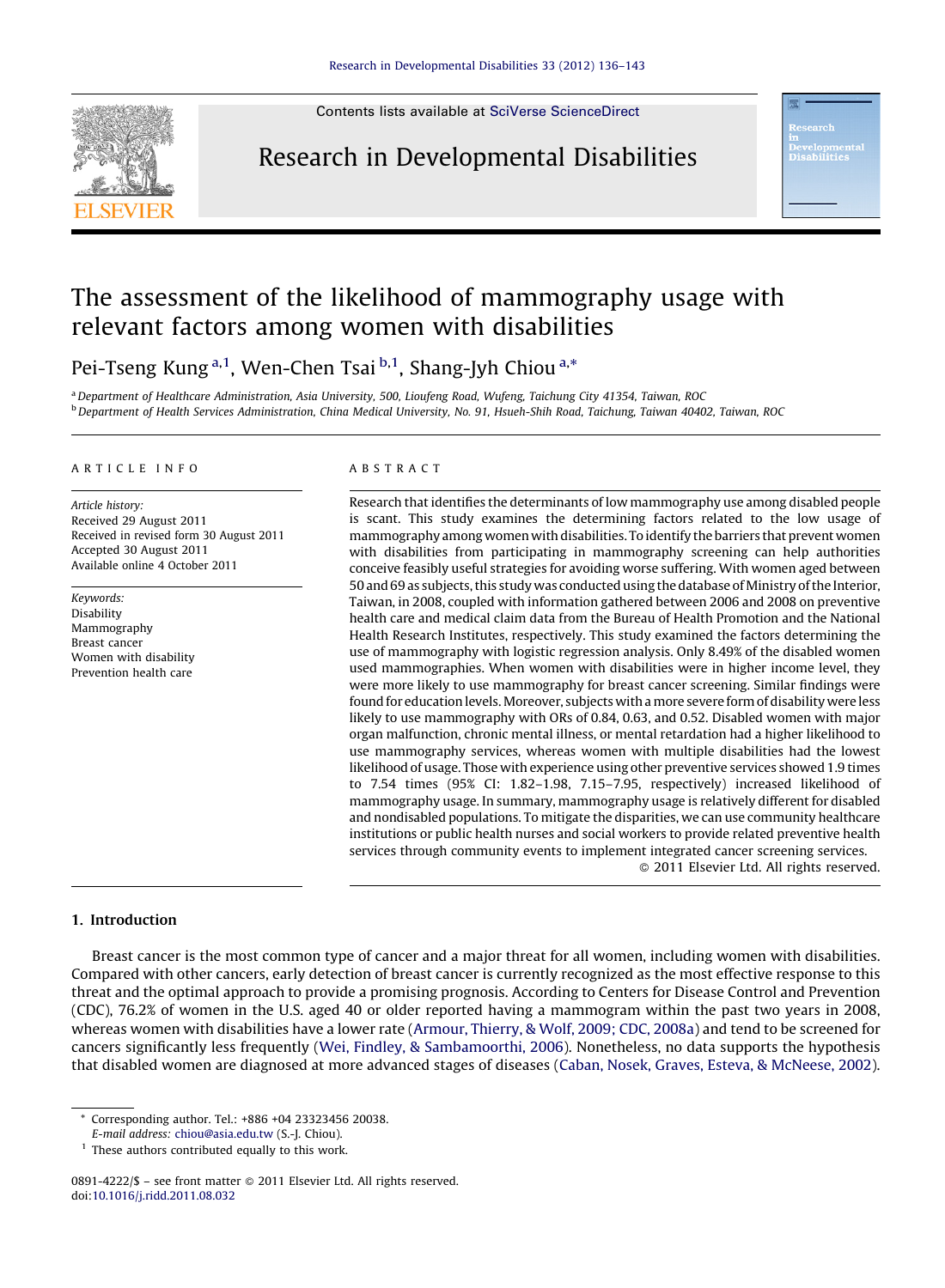Most importantly, women with disabilities suffer the same risk of being diagnosed with breast cancer (Hogg & [Tuffrey-](#page-6-0)[Wijne,](#page-6-0) 2008), but are in vulnerable situations in which they cannot always have access to adequate screening services.

In Taiwan, according to the Bureau of Health Promotion survey, there were 6593 breast cancer cases (incidence rate was 49/100,000) in 2005, and 1552 of these patients died ([Chang,](#page-6-0) Kuo, & Wang, 2008). The usage of mammography in women between 50 and 69 years old within the previous two years in Taiwan and the U.S. were 12% and 70%, respectively [\(Breen](#page-6-0) et al., 2007; CDC, [2008b\)](#page-6-0). The five-year survival rate of breast cancer patients in Taiwan is lower than that in the U.S. (80% vs. 89%, respectively) ([Howlader](#page-6-0) et al., 2010), which is possibly due to the lower screening rate (Lin & [Effken,](#page-6-0) 2010). For health authorities, the relevant factors of the barriers to mammography are fundamental to develop useful strategies for the promotion of preventive services in the near future.

Regarding mammography usage for certain populations, particularly in women with disabilities, a number of studies have indicated that low rates of breast cancer screening may be attributed to the various risk factors such as obesity ([Kerlikowske](#page-6-0) et al., 2008), less physical activity [\(Irwin](#page-6-0) et al., 2007), or delayed diagnosis, which come with barriers to obtain preventive screening. Women with disabilities have reported barriers to obtain mammograms (Barr, [Giannotti,](#page-6-0) Van Hoof, [Mongoven,](#page-6-0) & Curry, 2008). The barriers can be divided into three major parts: environment; attitude; and communication.

Certain obstacles, for example, come from facilities, clinicians, health workers, and self-consensus ([Llewellyn,](#page-6-0) Balandin, Poulos, & [McCarthy,](#page-6-0) 2011). Some women with disabilities attribute obstacles to situations such as difficulty with positioning while obtaining a mammogram, difficulty to arrange appointments, or a lack of access (Schuur, Shah, Wu, [Forman,](#page-7-0) & Gross, [2009](#page-7-0)). In addition, the providers' knowledge and attitudes also influence the breast cancer screening of disabled women. Furthermore, women with disabilities may not adequately express discomfort because of their physical or psychological restrictions. They take longer and have higher difficulty with explanations compared to the normal population. The CDC also found that health promotional messages and materials reflecting the unique needs of the disabled are lacking. Therefore, different types of disabilities such as mental retardation [\(Havercamp,](#page-6-0) Scandlin, & Roth, 2004; Wilkinson, Deis, Bowen, & [Bokhour,](#page-6-0) 2011) or physical limitations (Nosek & [Howland,](#page-6-0) 1997) delay treatment or make it difficult to receive adequate services, placing the disabled person at greater risk. Consequently, women with disabilities are less likely to receive tests that can discover cancer and other health problems, and they often avoid routine health exams.

According to extant research (Diab & [Johnston,](#page-6-0) 2004), increased severity of a disability lowers the prevention services used. Furthermore, disparities in screening rates among women with disabilities may contribute to larger tumors during breast cancer diagnosis. Although mammography screening is widely applied for breast cancer in Western countries, only a small proportion of the population has the experience in Asian countries. Research that identifies the determinants of low mammography use is scant among this population. This study examines the determining factors related to the usage of mammography among women with disabilities. Identifying the barriers that prevent women with disabilities from participating in mammography screening can help authorities conceive feasibly useful strategies for avoiding worse suffering.

### 2. Materials and methods

#### 2.1. Data source and processing

With women aged between 50 and 69 as subjects, this study was conducted using the database of Ministry of the Interior, Executive Yuan, R.O.C., 2008, coupled with information gathered between 2007 and 2008 on preventive health care from the Bureau of Health Promotion and medical claim data from the National Health Insurance Research Dataset published by the National Health Research Institutes.

Previous studies have mostly adopted the survey method or randomized trials to investigate the relationship between women with disabilities and mammography usage. The respective roles of health status, comorbidity, and level of disability in the reception of mammography screening, or reasons for differences in the use of mammography according to disability status, are unclear. This study used a unique and high-quality database to determine the relevant factors associated with mammography among women with disabilities.

The recorded variables included the following: (1) demographic characteristics: age, urbanization level of resident area, premium-based monthly salary, low income status, education, marital status, and aboriginal status; (2) health status: catastrophic illness/injury, and relevant chronic illnesses such as cancer and diabetes; (3) classification of disability: type of disability and severity of disability; (4) utilization of other preventive health services: usage of pap smear and utilization of adult preventive health services; and (5) mammography status: usage of mammography.

#### 2.2. Subjects

According to the 'Disability Rights Protection Acts' of Taiwan, disability was classified into 18 categories, namely visual impairment, hearing impairment, balance impairment, sound or speech impairment, physical disability, mental retardation, major organ malfunction, facial injury, persistent vegetative state, refractory epilepsy, dementia, autism, chromosomal abnormalities, congenital metabolic disorders, other congenital defects, multiple disabilities, chronic mental illness, and other disabilities caused by rare diseases recognized by central health authorities. Severity of disability was classified into four groups: very severe; severe; moderate; and mild. According to the regulation ofthe Bureau of Health Promotion, women whose age is between 50 and 69 could receive one free mammogram screening every two years. The study population with a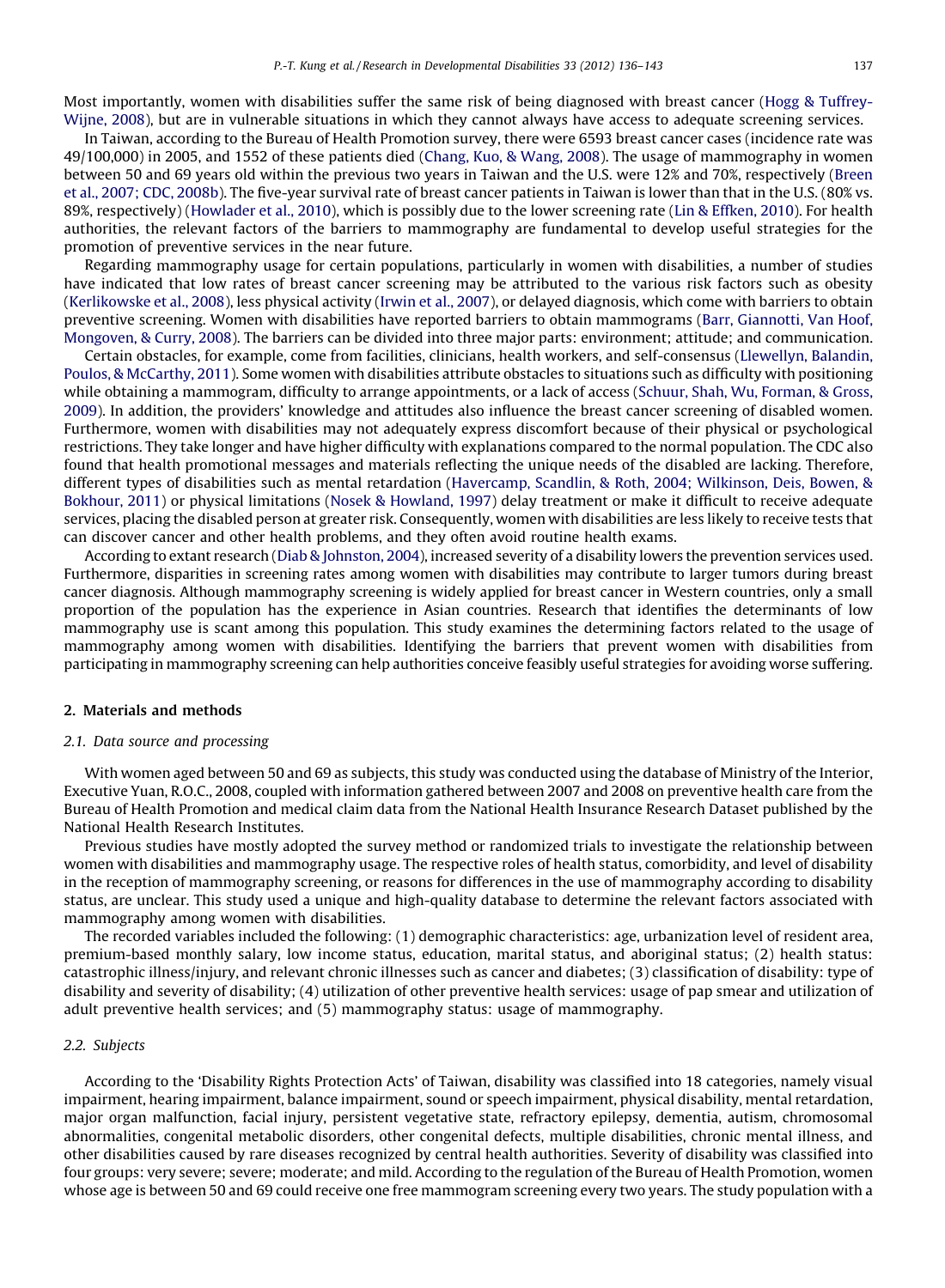<span id="page-2-0"></span>persistent vegetative state (627 individuals) was unsuitable for this study, and thus, was excluded. Based on the database of the Ministry of the Interior in 2008, 136,600 women aged between 50 and 69 with disabilities were included in this study to investigate their mammography use from 2007 to 2008.

#### 2.3. Statistical analysis

All data were analyzed with SAS, version 9.1. This study first involved a descriptive analysis of the relative variables. According to the use of mammography, the difference in percentage of each variable would be examined using an  $\chi^2$  test to check for statistical significance. Multivariate logistic regression analysis was subsequently used to examine the influencing factors on the usage of mammography. The independent variables included demographic characteristics, health status, classification of disability, and the utilization of other preventive health services for the subjects.

# 3. Results

In this study, 136,600 cases followed the definition of disability, including the mammography usage group (8.49%,  $n = 11,603$ ) and the non-usage group (91.51%, 124,997). Apparently, the majority of women with disabilities did not use

Table 1 Characteristics of Study Subjects in use of mammography during 2007–2008.

| Variables                           | $N = 136,600$ | %      | Used           |       | Non-use         |       | $\chi^2$              |  |
|-------------------------------------|---------------|--------|----------------|-------|-----------------|-------|-----------------------|--|
|                                     |               |        | $n_1 = 11,603$ | %     | $n_2$ = 124,997 | $\%$  | p-Value               |  |
| Gender                              |               |        |                |       |                 |       |                       |  |
| Female                              | 136,600       | 100.00 | 11,603         | 8.49  | 124,997         | 91.51 |                       |  |
| Age                                 |               |        |                |       |                 |       | < 001                 |  |
| $50 - 59$                           | 67,859        | 49.68  | 6040           | 8.90  | 61,819          | 91.10 |                       |  |
| $60 - 69$                           | 68,741        | 50.32  | 5563           | 8.09  | 63,178          | 91.91 |                       |  |
| Urbanization                        |               |        |                |       |                 |       | < 001                 |  |
| Level 1                             | 15.395        | 11.27  | 1212           | 7.87  | 14,183          | 92.13 |                       |  |
| Level 2                             | 30,090        | 22.03  | 2140           | 7.11  | 27,950          | 92.89 |                       |  |
| Level 3                             | 20,992        | 15.37  | 1779           | 8.47  | 19,213          | 91.53 |                       |  |
| Level 4                             | 12,426        | 9.10   | 996            | 8.02  | 11,430          | 91.98 |                       |  |
| Level 5                             | 20,549        | 15.04  | 1861           | 9.06  | 18,688          | 90.94 |                       |  |
| Level 6                             | 14,546        | 10.65  | 1311           | 9.01  | 13,235          | 90.99 |                       |  |
| Level 7                             | 14,915        | 10.92  | 1472           | 9.87  | 13,443          | 90.13 |                       |  |
| Level 8                             | 7687          | 5.63   | 832            | 10.82 | 6855            | 89.18 |                       |  |
| Premium-based monthly salary (NT\$) |               |        |                |       |                 |       | $< .001$ <sup>*</sup> |  |
| Dependent                           | 53,942        | 39.49  | 3894           | 7.22  | 50,048          | 92.78 |                       |  |
| $<$ 15,840                          | 25,269        | 18.50  | 1438           | 5.69  | 23,831          | 94.31 |                       |  |
| 16,500-22,800                       | 36,873        | 26.99  | 3797           | 10.30 | 33,076          | 89.70 |                       |  |
| 24,000-28,800                       | 7325          | 5.36   | 851            | 11.62 | 6474            | 88.38 |                       |  |
| 30,300-36,300                       | 6709          | 4.91   | 806            | 12.01 | 5903            | 87.99 |                       |  |
| 38,200-45,800                       | 5384          | 3.94   | 699            | 12.98 | 4685            | 87.02 |                       |  |
| 48,200-57,800                       | 1098          | 0.80   | 118            | 10.75 | 980             | 89.25 |                       |  |
| Low-income                          |               |        |                |       |                 |       | $< .001$ <sup>*</sup> |  |
| Yes                                 | 4392          | 3.22   | 203            | 4.62  | 4189            | 95.38 |                       |  |
| No                                  | 132,208       | 96.78  | 11,400         | 8.62  | 120,808         | 91.38 |                       |  |
| Aboriginal                          |               |        |                |       |                 |       | 0.204                 |  |
| Yes                                 | 2275          | 1.67   | 210            | 9.23  | 2065            | 90.77 |                       |  |
| No                                  | 134,325       | 98.33  | 11,393         | 8.48  | 122,932         | 91.52 |                       |  |
| Education                           |               |        |                |       |                 |       | < 001                 |  |
| Elementary or under                 | 86,429        | 63.27  | 6888           | 7.97  | 79,541          | 92.03 |                       |  |
| Junior High                         | 12,546        | 9.18   | 1220           | 9.72  | 11,326          | 90.28 |                       |  |
| Senior High                         | 13,298        | 9.73   | 1386           | 10.42 | 11,912          | 89.58 |                       |  |
| College                             | 6183          | 4.53   | 688            | 11.13 | 5495            | 88.87 |                       |  |
| Unknown                             | 18,144        | 13.28  | 1421           | 7.83  | 16,723          | 92.17 |                       |  |
| Marriage                            |               |        |                |       |                 |       | < 001                 |  |
| Married                             | 82,775        | 60.60  | 7692           | 9.29  | 75,083          | 90.71 |                       |  |
| Single                              | 8686          | 6.36   | 497            | 5.72  | 8189            | 94.28 |                       |  |
| Divorce or widow                    | 7931          | 5.81   | 584            | 7.36  | 7347            | 92.64 |                       |  |
| Unknown                             | 37,208        | 27.24  | 2830           | 7.61  | 34,378          | 92.39 |                       |  |
| Other preventive health services    |               |        |                |       |                 |       |                       |  |
| Pap smear                           |               |        |                |       |                 |       | < 001                 |  |
| Yes                                 | 56,430        | 41.31  | 9848           | 17.45 | 46,582          | 82.55 |                       |  |
| No                                  | 80,170        | 58.69  | 1755           | 2.19  | 78,415          | 97.81 |                       |  |
| Adults' Preventive Care Service     |               |        |                |       |                 |       | < 0.01                |  |
| Yes                                 | 36,659        | 26.84  | 5605           | 15.29 | 31,054          | 84.71 |                       |  |
| No                                  | 99,941        | 73.16  | 5998           | 6.00  | 93,943          | 94.00 |                       |  |
|                                     |               |        |                |       |                 |       |                       |  |

 $p < 0.05$ .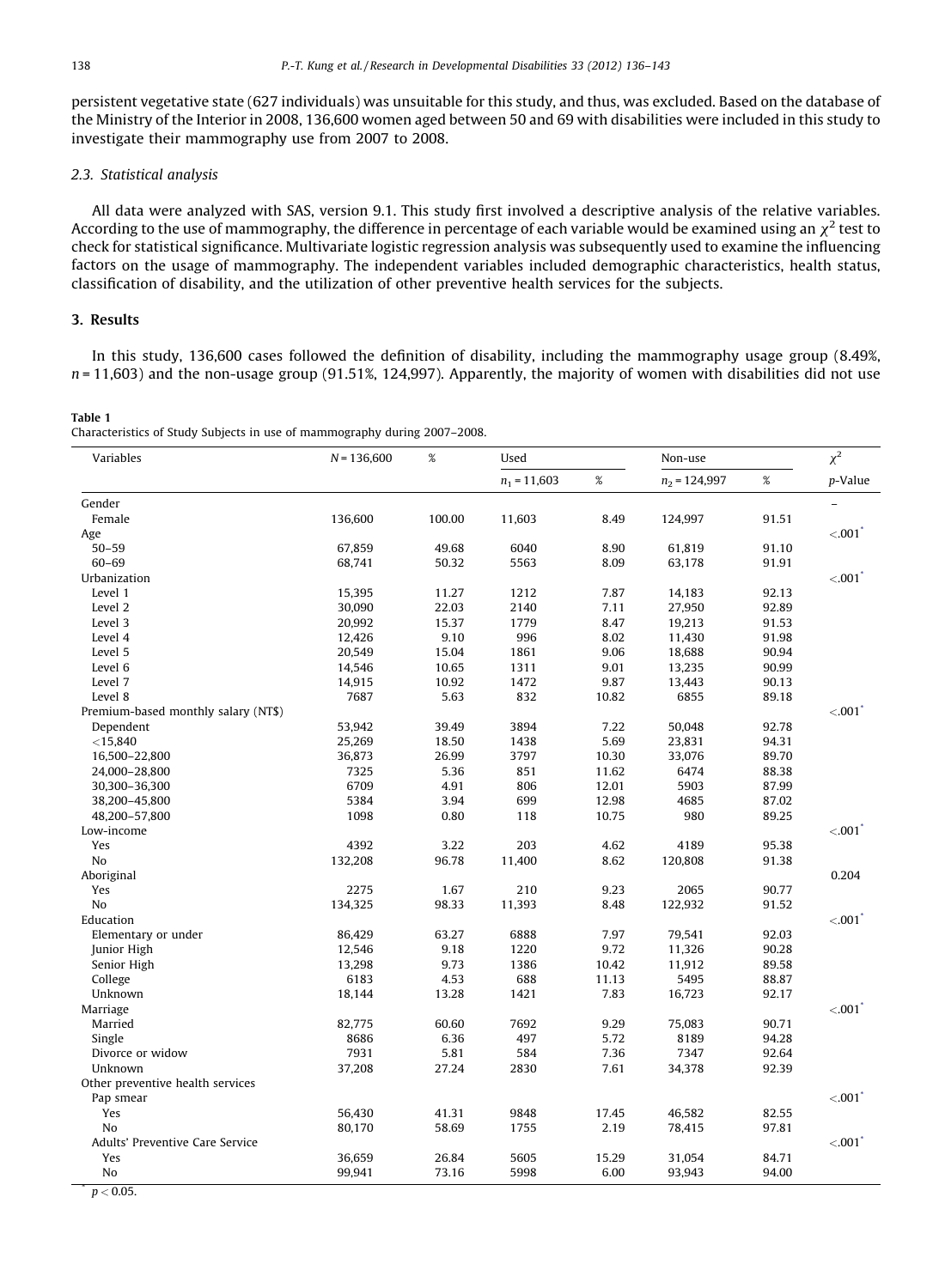mammography for breast cancer screening within the previous two years during 2007–2008. [Table](#page-2-0) 1 displays the characteristics comparing the two groups. Regarding the age structure, the younger group has a higher proportion of mammography usage. Most subjects in both groups were dependent members, married, with elementary education or under, not of low income status, or aboriginal. Most predicators were significant between the usage group and non-usage group, except for those of aboriginal status. Furthermore, in the usage group, certain proportions of the cases had also used other preventive health services such as Pap smears and adult preventive care services (85% and 48%, respectively), while those figures in the non-used group dwindled significantly, to 37% and 25%, respectively.

In Table 2, we show the health status comparisons of the two groups. Over one-third suffered from catastrophic illness, and nearly 30% had diabetes, while the percentage of cancer population did not surpass 10%. Regarding the types of disabilities, approximately 40% comprised physical disabilities, and approximately 70% were catalogued as disabilities of moderate or mild severity. Most predicators, except for the relevant chronic disease in cancer, were significant between the usage group and the non-usage group, irrespective of cancer.

Finally, in the logistic regression model shown in [Table](#page-4-0) 3, we display the likelihood of usage of mammography with the determining factors. Regarding urbanization (from 1 to 8), the lower number signified a higher urbanization. However, no significant difference was present among urbanization levels, except for the second level. For the monthly salary, except for the group with 48,200–57,800 New Taiwan dollars (NT\$), the likelihood of mammography usage increased with the income levels, with odds ratios (ORs) from 1.10 to 1.50, compared to those with monthly salaries of NT\$ < 15,840. This means that when women with disabilities were in the higher income level, they were more likely to use mammography for breast cancer screening. However, when their monthly incomes reached the highest level of NT\$ 48,200–57,800, the use of mammography was reduced. In addition, similar findings were found for their education level. Those who had a higher education level (junior high, senior high, and college) showed an increased likelihood of mammography usage compared to those with an elementary school or under level of education, with ORs of 1.27, 1.44, and 1.66, respectively.

Concerning comorbidity and the severity of disability, women in such situations showed a decreased likelihood of mammography usage. Disabled women suffering from any type of cancer or diabetes would have a lower likelihood of mammography usage. Moreover, subjects with a more severe form of disability were less likely to use mammography, with ORs of 0.84, 0.63, and 0.52, respectively, compared to the mild group of disabilities. However, different types of disabilities had mixed effects on the usage of mammography. Compared to physical disabilities, some, such as major organ malfunction, chronic mental illness, or mental retardation, had a higher likelihood to use mammography services, whereas others, such as those with multiple disabilities, had a decreased likelihood of mammography usage. Most importantly, those with more

#### Table 2

Chi-square analysis of the usage of mammography in women with disability during 2007–2008 (heath status).

| Variables                  | $N = 136,600$ | $\%$  | Used           |       | Non-used        |       | $\chi^2$              |
|----------------------------|---------------|-------|----------------|-------|-----------------|-------|-----------------------|
|                            |               |       | $n_1 = 11,603$ | $\%$  | $n_2$ = 124,997 | $\%$  | p-Value               |
| Catastrophic illness       |               |       |                |       |                 |       | < 001                 |
| Yes                        | 47,995        | 35.14 | 3398           | 7.08  | 44,597          | 92.92 |                       |
| No                         | 88,605        | 64.86 | 8205           | 9.26  | 80,400          | 90.74 |                       |
| Relevant chronic disease   |               |       |                |       |                 |       |                       |
| Cancer                     |               |       |                |       |                 |       | 0.544                 |
| Yes                        | 9737          | 7.13  | 811            | 8.33  | 8926            | 91.67 |                       |
| N <sub>0</sub>             | 126,863       | 92.87 | 10,792         | 8.51  | 116,071         | 91.49 |                       |
| <b>Diabetes</b>            |               |       |                |       |                 |       | $< .001$ <sup>*</sup> |
| Yes                        | 36,995        | 27.08 | 2697           | 7.29  | 34.298          | 92.71 |                       |
| N <sub>o</sub>             | 99,605        | 72.92 | 8906           | 8.94  | 90,699          | 91.06 |                       |
| Type of disability         |               |       |                |       |                 |       | < 0.001               |
| Physical disability        | 53,294        | 39.01 | 4953           | 9.29  | 48,341          | 90.71 |                       |
| Major organ malfunction    | 22,728        | 16.64 | 1494           | 6.57  | 21,234          | 93.43 |                       |
| Chronic mental illness     | 17,243        | 12.62 | 1515           | 8.79  | 15,728          | 91.21 |                       |
| Hearing impairment         | 14,761        | 10.81 | 1718           | 11.64 | 13,043          | 88.36 |                       |
| Multiple disability        | 10,549        | 7.72  | 518            | 4.91  | 10,031          | 95.09 |                       |
| Visual impairment          | 9058          | 6.63  | 845            | 9.33  | 8213            | 90.67 |                       |
| Mental retardation         | 4370          | 3.20  | 189            | 4.32  | 4181            | 95.68 |                       |
| Dementia                   | 2282          | 1.67  | 153            | 6.70  | 2129            | 93.30 |                       |
| Sound or speech impairment | 1063          | 0.78  | 92             | 8.65  | 971             | 91.35 |                       |
| Balance impairment         | 531           | 0.39  | 46             | 8.66  | 485             | 91.34 |                       |
| Facial injury              | 298           | 0.22  | 38             | 12.75 | 260             | 87.25 |                       |
| Refractory epilepsy        | 298           | 0.22  | 33             | 11.07 | 265             | 88.93 |                       |
| Others                     | 125           | 0.09  | 9              | 7.20  | 116             | 92.80 |                       |
| Severity of disability     |               |       |                |       |                 |       | < 0.001               |
| Mild                       | 51,800        | 37.92 | 6097           | 11.77 | 45,703          | 88.23 |                       |
| Moderate                   | 43,131        | 31.57 | 3604           | 8.36  | 39,527          | 91.64 |                       |
| Severe                     | 21,443        | 15.70 | 1109           | 5.17  | 20.334          | 94.83 |                       |
| Very severe                | 20,226        | 14.81 | 793            | 3.92  | 19,433          | 96.08 |                       |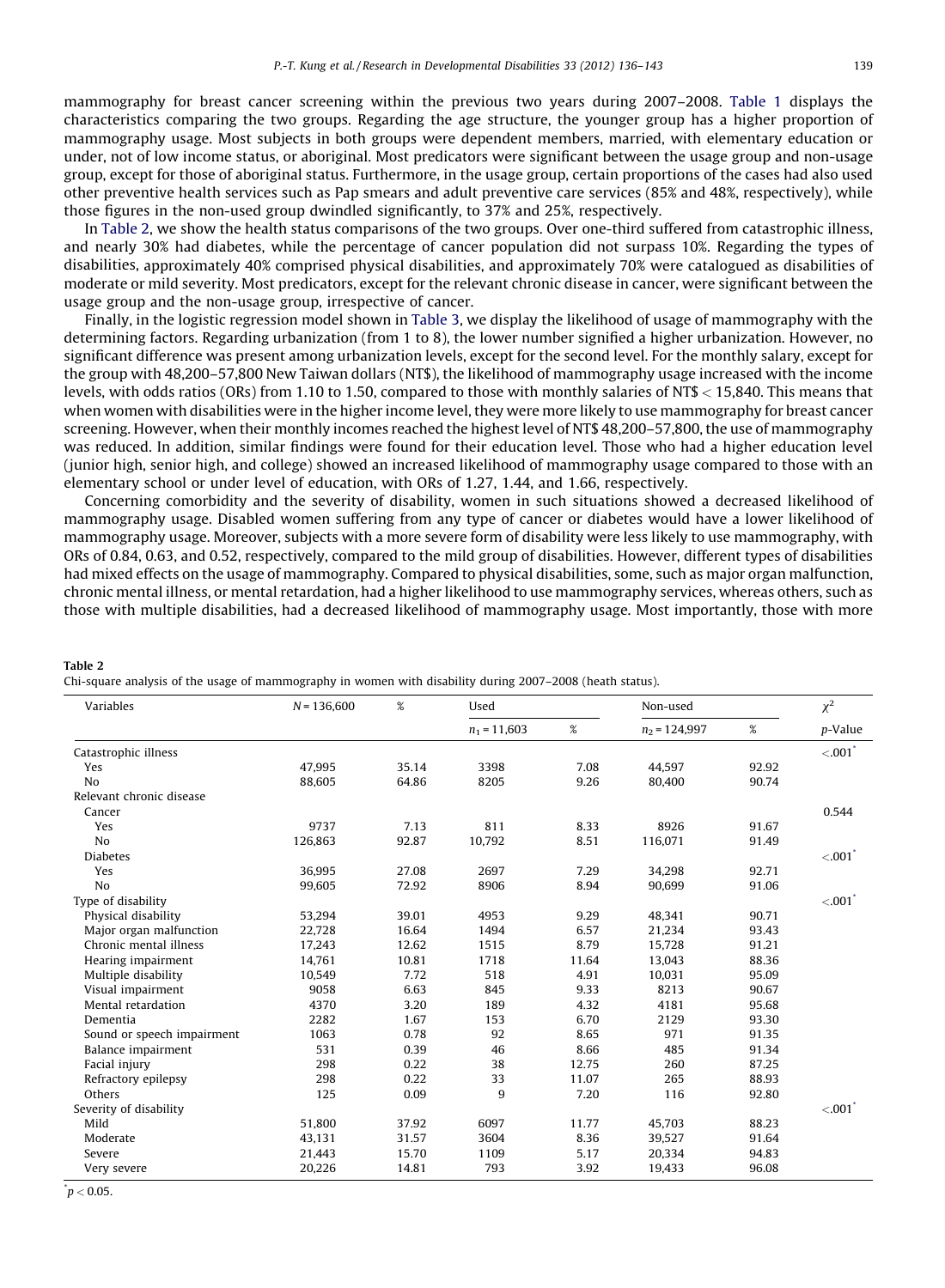# <span id="page-4-0"></span>Table 3

The results of logistic regression model for the mammography usage.

| Variable                                          | Unadjusted model         |                          |                          |                               | Adjusted model           |                          |                          |                          |
|---------------------------------------------------|--------------------------|--------------------------|--------------------------|-------------------------------|--------------------------|--------------------------|--------------------------|--------------------------|
|                                                   | <b>OR</b>                | 95% CI                   |                          | p-Value                       | <b>OR</b>                | 95% CI                   |                          | p-Value                  |
| Age                                               |                          |                          |                          |                               |                          |                          |                          |                          |
| $50 - 59$                                         | $\overline{\phantom{0}}$ | $\equiv$                 |                          |                               | $\overline{\phantom{0}}$ | $\equiv$                 |                          |                          |
| $60 - 69$                                         | 0.90                     | 0.87                     | 0.94                     | $< 001^\degree$               | 1.00                     | 0.96                     | 1.05                     | 0.883                    |
| Urbanization                                      |                          |                          |                          |                               |                          |                          |                          |                          |
| Level 1                                           | $\equiv$                 | $\frac{1}{2}$            | $\equiv$                 | $\overline{\phantom{0}}$      | $\overline{\phantom{0}}$ | $\overline{\phantom{0}}$ | $\equiv$                 | $\overline{a}$           |
| Level 2                                           | 0.90                     | 0.83                     | 0.96                     | $0.003$ <sup>*</sup>          | 0.87                     | 0.80                     | 0.94                     | < 001                    |
| Level 3                                           | 1.08                     | 1.00                     | 1.17                     | $0.039$ <sup>*</sup>          | 1.01                     | 0.93                     | 1.10                     | 0.825                    |
| Level 4                                           | 1.02                     | 0.93                     | 1.11                     | 0.662                         | 0.96                     | 0.87                     | 1.06                     | 0.397                    |
| Level 5                                           | 1.17                     | 1.08                     | 1.26                     | < 0.001                       | 1.01                     | 0.93                     | 1.10                     | 0.755                    |
| Level 6                                           | 1.16                     | 1.07                     | 1.26                     | $0.000^{\degree}$             | 0.96                     | 0.88                     | 1.06                     | 0.421                    |
| Level 7                                           | 1.28                     | 1.18                     | 1.39                     | < 001                         | 0.99                     | 0.90                     | 1.08                     | 0.792                    |
| Level 8                                           | 1.42                     | 1.30                     | 1.56                     | $< 001^\degree$               | 0.98                     | 0.88                     | 1.09                     | 0.732                    |
| Premium-based monthly salary (NT\$)<br>$<$ 15,840 | $\overline{\phantom{0}}$ | $\qquad \qquad -$        | $\overline{\phantom{0}}$ |                               | -                        |                          | $\overline{\phantom{a}}$ |                          |
| Dependent                                         | 1.29                     | 1.21                     | 1.37                     | $< 001^\degree$               | 1.10                     | 1.02                     | 1.18                     | 0.011                    |
| 16,500-22,800                                     | 1.90                     | 1.79                     | 2.03                     | $< 001^\degree$               | 1.27                     | 1.18                     | 1.37                     | < 0.001                  |
| 24,000-28,800                                     | 2.18                     | 1.99                     | 2.38                     | < 0.01                        | 1.40                     | 1.27                     | 1.55                     | < .001                   |
| 30,300-36,300                                     | 2.26                     | 2.07                     | 2.48                     | $< 001^\degree$               | 1.36                     | 1.23                     | 1.51                     | < 001                    |
| 38,200-45,800                                     | 2.47                     | 2.25                     | 2.72                     | <.001                         | 1.50                     | 1.35                     | 1.67                     | < 001                    |
| 48,200-57,800                                     | 2.00                     | 1.64                     | 2.43                     | $< 001^\degree$               | 1.17                     | 0.95                     | 1.46                     | 0.143                    |
| Low-income household                              |                          |                          |                          |                               |                          |                          |                          |                          |
| No                                                |                          |                          |                          |                               |                          |                          |                          |                          |
| Yes                                               | 0.51                     | 0.45                     | 0.59                     | < .001                        | 0.88                     | 0.75                     | 1.03                     | 0.102                    |
| Aboriginal                                        |                          |                          |                          |                               |                          |                          |                          |                          |
| No                                                | $\equiv$                 |                          | $\equiv$                 |                               |                          |                          | $\equiv$                 |                          |
| Yes                                               | 1.10                     | 0.95                     | 1.27                     | 0.204                         | 0.92                     | 0.79                     | 1.07                     | 0.291                    |
| Education                                         |                          |                          |                          |                               |                          |                          |                          |                          |
| Elementary or under                               | $\overline{\phantom{0}}$ |                          | $\overline{\phantom{0}}$ |                               | L,                       | $\overline{\phantom{0}}$ |                          |                          |
| Junior High                                       | 1.24                     | 1.17                     | 1.33                     | $< 001^\degree$               | 1.27                     | 1.18                     | 1.36                     | < 0.001                  |
| Senior High                                       | 1.34                     | 1.27                     | 1.43                     | $< 001^\degree$               | 1.42                     | 1.32                     | 1.52                     | < 0.001                  |
| College                                           | 1.45                     | 1.33                     | 1.57                     | < .001                        | 1.66                     | 1.51                     | 1.83                     | < 0.001                  |
| Unknown                                           | 0.98                     | 0.93                     | 1.04                     | 0.533                         | 1.06                     | 1.00                     | 1.13                     | 0.063                    |
| Marriage                                          |                          |                          |                          |                               |                          |                          |                          |                          |
| Married                                           | $\overline{\phantom{0}}$ | $\equiv$                 | $\overline{\phantom{0}}$ | $\overline{\phantom{0}}$      | $\overline{\phantom{0}}$ | $\overline{\phantom{0}}$ | $\equiv$                 | $\overline{\phantom{0}}$ |
| Single                                            | 1.69                     | 1.54                     | 1.85                     | $< 001^\degree$               | 1.05                     | 0.95                     | 1.16                     | 0.374                    |
| Divorce or widow                                  | 1.31                     | 1.16                     | 1.48                     | < 0.01                        | 1.00                     | 0.88                     | 1.15                     | 0.961                    |
| Unknown                                           | 1.36                     | 1.23                     | 1.50                     | $< 001^\degree$               | 0.99                     | 0.89                     | 1.10                     | 0.882                    |
| Catastrophic illness                              |                          |                          |                          |                               |                          |                          |                          |                          |
| Yes                                               | $\overline{\phantom{0}}$ | $\overline{\phantom{0}}$ | $\qquad \qquad -$        |                               |                          | $\overline{\phantom{0}}$ | $\qquad \qquad -$        |                          |
| No                                                | 0.75                     | 0.72                     | 0.78                     | $< 001^\degree$               | 0.97                     | 0.91                     | 1.04                     | 0.429                    |
| Comorbidity                                       |                          |                          |                          |                               |                          |                          |                          |                          |
| Cancer                                            | 0.98                     | 0.91                     | 1.05                     | 0.548                         | 0.87                     | 0.79                     | 0.95                     | $0.003$ <sup>*</sup>     |
| <b>Diabetes</b>                                   | 0.80                     | 0.77                     | 0.84                     | < 0.001                       | 0.91                     | 0.87                     | 0.96                     | $0.000^{\degree}$        |
| Type of disability                                |                          |                          |                          |                               |                          |                          |                          |                          |
| Physical disability                               | ÷.                       | $\equiv$                 | $\overline{\phantom{0}}$ | $\equiv$                      | $\overline{\phantom{0}}$ | $\overline{a}$           | $\equiv$                 |                          |
| Major organ malfunction                           | 1.00                     | 0.93                     | 1.08                     | 0.916                         | 1.10                     | 1.02                     | 1.20                     | $0.021$ <sup>*</sup>     |
| Chronic mental illness                            | 1.29                     | 1.21                     | 1.36                     | <.001                         | 1.13                     | 1.06                     | 1.20                     | $0.000^{\degree}$        |
| Hearing impairment                                | 0.93                     | 0.75                     | 1.15                     | 0.477                         | 1.01                     | 0.81                     | 1.27                     | 0.932                    |
| Multiple disability                               | 0.44                     | 0.38                     | 0.51                     | < 0.001                       | 0.84                     | 0.72                     | 0.99                     | $0.031$ <sup>*</sup>     |
| Visual impairment                                 | 0.50                     | 0.46                     | 0.55                     | < 0.001                       | 1.00                     | 0.90                     | 1.11                     | 0.981                    |
| Mental retardation                                | 0.69                     | 0.65                     | 0.73                     | < 001                         | 1.08                     | 1.00                     | 1.17                     | 0.043                    |
| Dementia<br>Sound or speech impairment            | 1.43                     | 1.01                     | 2.01                     | $0.042$ <sup>*</sup>          | 1.19                     | 0.83                     | 1.71                     | 0.352                    |
| Balance impairment                                | 0.70<br>0.94             | 0.59                     | 0.83                     | < 001<br>$0.045$ <sup>*</sup> | 0.85<br>1.06             | 0.72                     | 1.02                     | 0.076                    |
| Facial injury                                     |                          | 0.89                     | 1.00                     |                               |                          | 0.98                     | 1.15                     | 0.169<br>0.974           |
| Refractory epilepsy                               | 0.93<br>1.22             | 0.68<br>0.85             | 1.25<br>1.75             | 0.618<br>0.292                | 1.01<br>0.87             | 0.73<br>0.60             | 1.39<br>1.27             | 0.474                    |
| Others                                            |                          |                          |                          |                               |                          |                          |                          |                          |
| Severity of disability                            | 0.76                     | 0.38                     | 1.49                     | 0.422                         | 0.84                     | 0.41                     | 1.70                     | 0.618                    |
| Mild                                              | $\overline{\phantom{0}}$ | $\equiv$                 | $\overline{\phantom{0}}$ | $\overline{\phantom{0}}$      | $\overline{\phantom{0}}$ | $\overline{\phantom{0}}$ | $\overline{\phantom{0}}$ | $\overline{\phantom{0}}$ |
| Moderate                                          | 0.68                     | 0.65                     | 0.71                     | < 001                         | 0.84                     | 0.80                     | 0.88                     | < 001                    |
| Severe                                            | 0.41                     | 0.38                     | 0.44                     | < .001                        | 0.63                     | 0.58                     | 0.68                     | $< .001$ <sup>*</sup>    |
| Very severe                                       | 0.31                     | 0.28                     | 0.33                     | < 001                         | 0.52                     | 0.46                     | 0.57                     | < 001                    |
| Other preventive health services                  |                          |                          |                          |                               |                          |                          |                          |                          |
| Pap smear                                         |                          |                          |                          |                               |                          |                          |                          |                          |
| No                                                | $\overline{\phantom{0}}$ | $\equiv$                 | $\overline{\phantom{0}}$ | $\overline{\phantom{0}}$      | $\overline{\phantom{0}}$ | $\overline{\phantom{0}}$ | $\equiv$                 | $\overline{\phantom{0}}$ |
| Yes                                               | 9.45                     | 8.97                     | 9.95                     | $< .001$ <sup>*</sup>         | 7.54                     | 7.15                     | 7.95                     | < 0.01                   |
| Adults' preventive health service                 |                          |                          |                          |                               |                          |                          |                          |                          |
| No                                                | $\overline{\phantom{0}}$ | $\frac{1}{2}$            | $\overline{\phantom{0}}$ | $\overline{\phantom{0}}$      | $\equiv$                 | $\overline{\phantom{0}}$ | $\overline{\phantom{0}}$ |                          |
| Yes                                               | 2.83                     | 2.72                     | 2.94                     | < 001                         | 1.90                     | 1.82                     | 1.98                     | < 001                    |
|                                                   |                          |                          |                          |                               |                          |                          |                          |                          |
| $p < 0.05$ .                                      |                          |                          |                          |                               |                          |                          |                          |                          |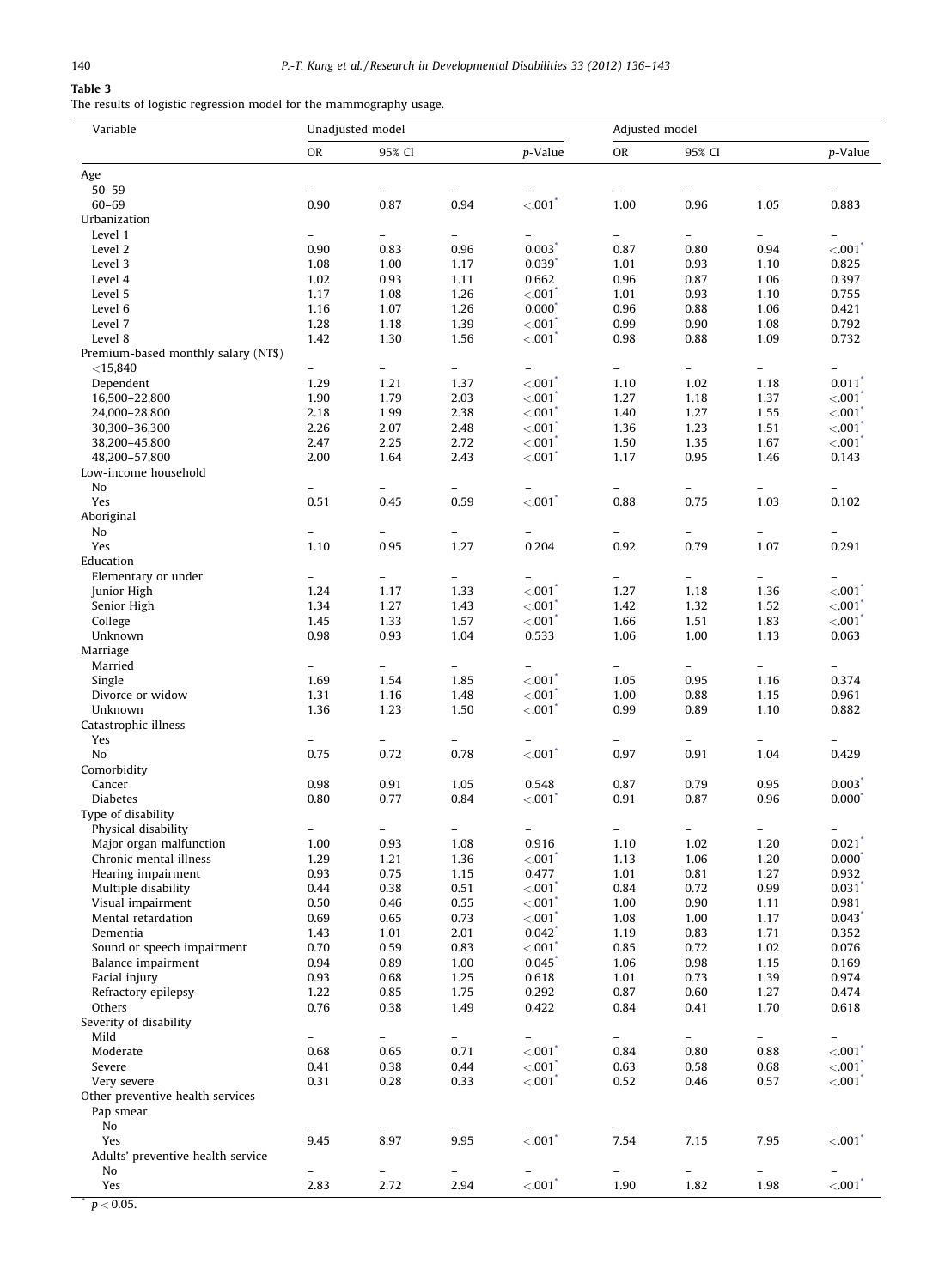experience using other preventive services, such as pap smears or adult preventive care services, showed 1.9 times to 7.54 times (95% CI: 7.15–7.95, 1.82–1.98, respectively) increased likelihood of mammography usage.

## 4. Discussion

Women with disabilities, according to previous studies, have higher breast cancer mortality rates (McCarthy et al., 2006), and there is an association between disability and screening (Schootman & Jeffe, 2003). The reasons why women with disabilities do not participate in breast cancer screening with mammography might not be surprising, and are revealed from a government report, such as access to information, communication, access to mammography machines, the mammography procedure, attitudes toward preventive health care, lack of physician referral, and so on (Barr et al., 2008; US Dept of Health & [Human](#page-6-0) [Services,](#page-6-0) 2009). To advocate the benefit of mammography for disabled women, some specific policies in public health could address this issue. Government or hospitals can offer training and educate healthcare providers on the sensitivity and awareness of disability issues (Schopp, Sanford, Hagglund, Gay, & Coatney, 2002; [Truesdale-Kennedy,](#page-6-0) Taggart, & McIlfatrick, 2011).

In this study, the higher income group, the higher education level group, and those with experience using other preventive services showed an increased likelihood of mammography usage, whereas those with comorbidities such as cancer or diabetes and those in a severe state of disability showed decreased likelihood of mammography usage. The disabled women are in an especially vulnerable situation because they are significantly less likely to engage in routine mammography screening practices.

Generally, a higher number of women aged 65 years or older cited obstacles to using mammography compared to that of younger women [\(Yankaskas](#page-7-0) et al., 2010). However, in this study, age was not significant. This may be attributed to the national health insurance (NHI) in Taiwan, which reduces the financial barriers to use healthcare services. In addition, local health authorities provide mobile breast cancer screening services and integrated cancer screening services, thereby easing the barrier of access. Regarding urbanization, it does not seem to markedly influence the use of mammography. These services reduce the obstacles for populations in some remote areas, especially for women with disabilities.

From prior studies, the most important factor affecting usage of mammography is suggested by physicians [\(Lerman,](#page-6-0) Rimer, Trock, Balshem, & [Engstrom,](#page-6-0) 1990), and Tsai and Kung [\(2010\)](#page-7-0) also indicated that patients with higher education, higher household income, and regular physician counseling tend to have a better understanding of prevention services. Our findings were consistent with those of previous studies. Women with higher income, as well as a higher education level, showed an increased likelihood of using mammography services. One explanation is that women with higher income or education level have an increased sense of self-awareness. Another reason could be that they may be more likely to pay for the breast cancer screening on their own, compared with those in lower income level. A number of people with higher income conducted mammography screenings in their comprehensive physical examination, and paid for it on their own instead of by government. This is the reason why subjects with a higher monthly income of NT\$ 48,200–57,800 reduced the use of mammography screening offered by the government.

For the low socioeconomic group and the elder population who might have not received preventive services for a long time period, public health authorities should adopt more aggressive strategies to reach such populations because they may require more time to adjust or need more budget; these strategies may be required to provide information or to improve accessibility. In addition, to increase the knowledge, attitude, and perception (KAP) level, the government should invest more resources in health promotion and education for the disabled and their caregivers.

Women with multiple disabilities have been reported to experience all problems at a higher rate than women with a single disability or no disabilities (Clark et al., 2009; [Yankaskas](#page-6-0) et al., 2010). Moreover, a higher severity level decreases the likelihood of mammography usage. Women with disabilities who had one type of cancer show a lower likelihood of using mammography because they might think that they already had one type of carcinoma, and they do not tend to think that they should bother to consider another. Apparently, when patients' situations do not improve or are worsening, their situations become an obstacle to obtain adequate preventive services.

Women with physical disabilities may have difficulties in accessing care sites (Poulos, Balandin, Llewellyn, [McCarthy,](#page-6-0) & [Dark,](#page-6-0) 2011); a lack of transportation, inadequate appointment times, nonadjustable equipment, communication issues, and fears of examination and of being touched by strangers all contribute to them opting to not seek help. Different types of disabilities might affect a woman's treatment options, preferences, and choices ([Iezzoni](#page-6-0) et al., 2008). Physical disabilities are not easily accommodated by mammography scanners, reducing the likelihood of having a mammogram [\(Sullivan](#page-7-0) et al., [2003](#page-7-0)). This study reaches the same conclusion. However, we should acknowledge that women with disabilities stay in institutions for long time periods, and medical utilization, including mammography usage, may be misstated. Public health authorities must develop different strategies for different types of disabilities depending on the type and severity level. The intellectually disabled, for example, may require reading help when adequate literacy is necessary, or for requesting accommodations when scheduling appointments or during exams.

Not surprisingly, the group with experiences using other preventive services showed an increased likelihood of mammogram usage. For preventive services, more time and costs are required for disabled people (Tsai, Kung, [Chiang,](#page-7-0) & [Chang,](#page-7-0) 2007). Therefore, the reimbursement system should reflect these differences to provide more incentives for physicians and hospitals.

This study has several limitations. Because of using a secondary database, some information such as health behavior could not be obtained. Another important limitation is that this study used the NHI database instead of survey data. We were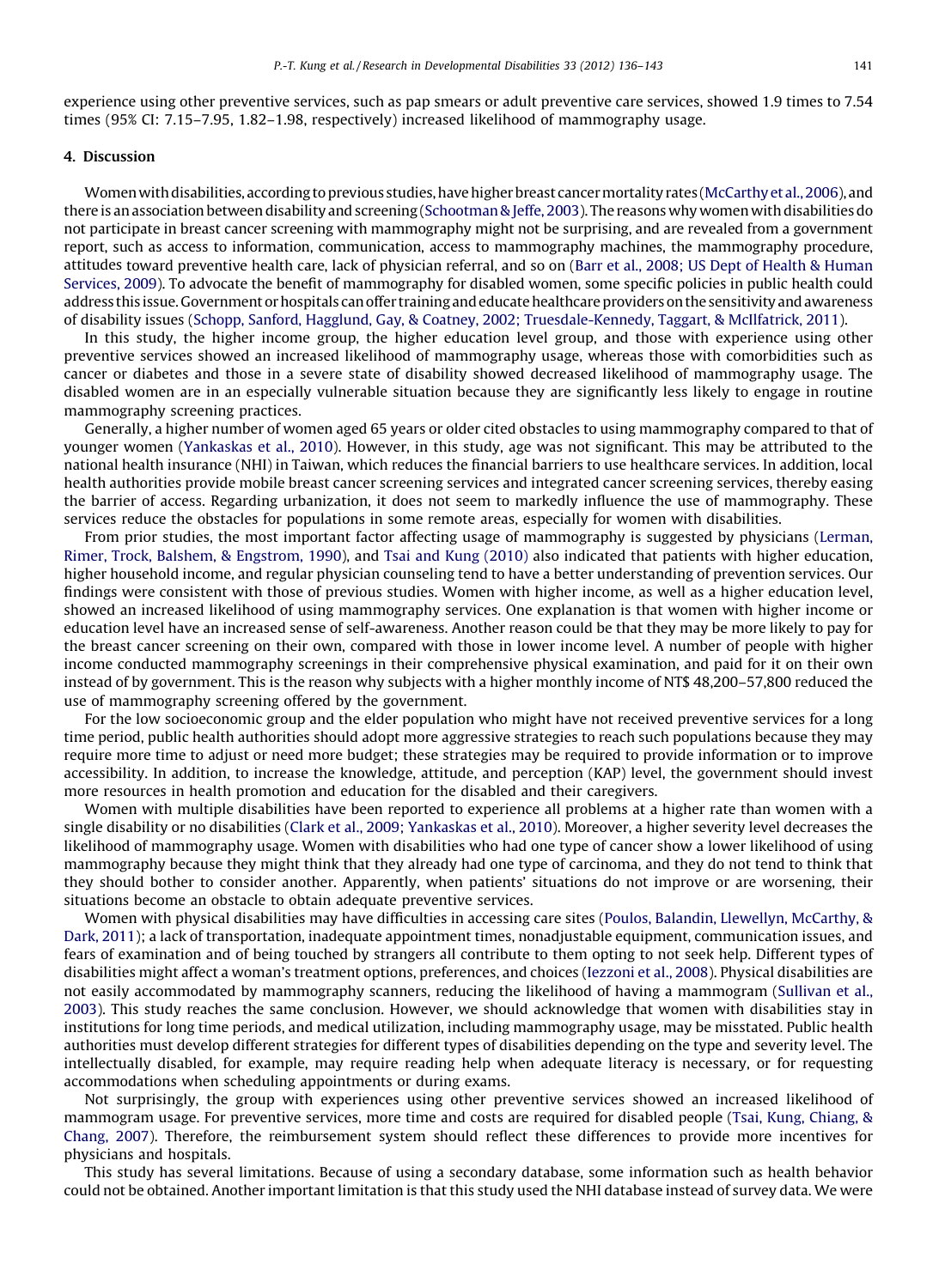<span id="page-6-0"></span>unable to obtain information on the cognitive health situation. Information related to health beliefs or health knowledge, which may affect patients' usage of mammography, especially in women with disabilities, is not valid in this study.

#### 5. Conclusions

Currently, Taiwan is implementing a pilot study of mammography for women aged between 40 and 49. However, there is less of a focus on mammography usage for women with disabilities. We should understand the relevant factors to provide the comprehensive strategies to promote mammography usage. Health authorities should regard the existing services system and consider the findings from this study to recognize those who are at risk. Therefore, we should improve clinical preventive services and provide more aggressive and comprehensive strategies to help the specific groups of women receive these important services. From previous studies, medical utilization is relatively different for the disabled and nondisabled populations. To mitigate the disparities, we can use community healthcare institutions, or public health nurses to call, interview, or provide related preventive health services through community events, to implement integrated cancer screening services. In addition, social workers may provide other opportunities to improve the usage of mammography for women with disabilities staying in institutions.

#### Acknowledgements

This study was supported by Bureau of Health Promotion, Department of Health (Grant no. 9805006A) and Department of Health Clinical Trial and Research Center for Excellence (DOH99-TD-B-111-004) and China Medical University and Asia University (Grant no. CMU98-13), based on data from the National Health Insurance Research Database provided by National Health Research Institute. The preventive health care files were provided by Bureau of Health Promotion, the disabled persons file provided by Ministry of the Interior in Taiwan. The interpretations and conclusions contained herein do not represent those of the Bureau of Health Promotion, National Health Research Institutes or Ministry of the Interior in Taiwan.

#### References

- Armour, B. S., Thierry, J. M., & Wolf, L. A. (2009). State-level differences in breast and cervical cancer screening by disability status: United States, 2008. Women's Health Issues, 19, 406–414.
- Barr, J. K., Giannotti, T. E., Van Hoof, T. J., Mongoven, J., & Curry, M. (2008). Understanding barriers to participation in mammography by women with disabilities. American Journal of Health Promotion, 22, 381–385.
- Breen, N. K., Meissner, H. I., Taplin, S. H., Tangka, F. K., Tiro, J. A., & McNeel, T. S. (2007). Reported drop in mammography: Is this cause for concern? Cancer, 109, 2405–2409.
- Caban, M. E., Nosek, M. A., Graves, D., Esteva, F. J., & McNeese, M. (2002). Breast carcinoma treatment received by women with disabilities compared with women without disabilities. Cancer, 94, 1391–1396.
- CDC. (2008a). Behavioral risk factor surveillance system survey data. Atlanta, Georgia: US Department of Health and Human Services CDC.

CDC. (2008b). Behavioral risk factor surveillance system survey data. Atlanta, Georgia: Department of Health and Human Services, CDC.

Chang, K.-J., Kuo, W.-H., & Wang, M.-Y. (2008). The epidemiology of breast cancer in Taiwan. Journal of the Chinese Oncology Society, 24, 85–93.

Clark, M. A., Rogers, M. L., Wen, X., Wilcox, V., McCarthy-Barnett, K., Panarace, J., et al. (2009). Repeat mammography screening among unmarried women with and without a disability. Womens Health Issues, 19, 415–424.

Diab, M. E., & Johnston, M. V. (2004). Relationships between level of disability and receipt of preventive health services. Archives of Physical Medicine and Rehabilitation, 85, 749–757.

Havercamp, S. M., Scandlin, D., & Roth, M. (2004). Health disparities among adults with developmental disabilities, adults with other disabilities, and adults not reporting disability in North Carolina. Public Health Reports, 119, 418–426.

Hogg, J., & Tuffrey-Wijne, I. (2008). Cancer and intellectual disability: A review of some key contextual issues. Journal of Applied Research in Intellectual Disabilities, 21, 509–518.

- Howlader, N., Noone, A., Krapcho, M., Neyman, N., Aminou, R., Waldron, W., et al. (2010). In M. D. Bethesda (Ed.), SEER cancer statistics review, 1975–2008. National Cancer Institute.
- Iezzoni, L. I., Ngo, L. H., Li, D., Roetzheim, R. G., Drews, R. E., & McCarthy, E. P. (2008). Early stage breast cancer treatments for younger medicare beneficiaries with different disabilities. Health Services Research, 43, 1752–1767.
- Irwin, M. L., Aiello, E. J., McTiernan, A., Bernstein, L., Gilliland, F. D., Baumgartner, R. N., et al. (2007). Physical activity, body mass index, and mammographic density in postmenopausal breast cancer survivors. Journal of Clinical Oncology, 25, 1061–1066.
- Kerlikowske, K., Walker, R., Miglioretti, D. L., Desai, A., Ballard-Barbash, R., & Buist, D. S. (2008). Obesity, mammography use and accuracy, and advanced breast cancer risk. Journal of the National Cancer Institute, 100, 1724–1733.

Lerman, C., Rimer, B., Trock, B., Balshem, A., & Engstrom, P. F. (1990). Factors associated with repeat adherence to breast cancer screening. Preventive Medicine, 19, 279–290.

Lin, Z. C., & Effken, J. A. (2010). Effects of a tailored web-based educational intervention on women's perceptions of and intentions to obtain mammography. Journal of Clinical Nursing, 19, 1261–1269.

Llewellyn, G., Balandin, S., Poulos, A., & McCarthy, L. (2011). Disability and mammography screening: Intangible barriers to participation. Disability and Rehabilitation., 33, 1756–1767.

McCarthy, E. P., Ngo, L. H., Roetzheim, R. G., Chirikos, T. N., Li, D., Drews, R. E., et al. (2006). Disparities in breast cancer treatment and survival for women with disabilities. Annals of Internal Medicine, 145, 637–645.

Nosek, M. A., & Howland, C. A. (1997). Breast and cervical cancer screening among women with physical disabilities. Archives of Physical Medicine and Rehabilitation, 78, S39–S44.

Poulos, A., Balandin, S., Llewellyn, G., McCarthy, L., & Dark, L. (2011). Women with physical disability and the mammogram: An observational study to identify barriers and facilitators. Radiography, 17, 14–19.

Schootman, M., & Jeffe, D. B. (2003). Identifying factors associated with disability-related differences in breast cancer screening (United States). Cancer Causes and Control, 14, 97–107.

Schopp, L. H., Sanford, T. C., Hagglund, K. J., Gay, J. W., & Coatney, M. A. (2002). Removing service barriers for women with physical disabilities: Promoting accessibility in the gynecologic care setting. Journal of Midwifery & Women's Health, 47, 74-79.